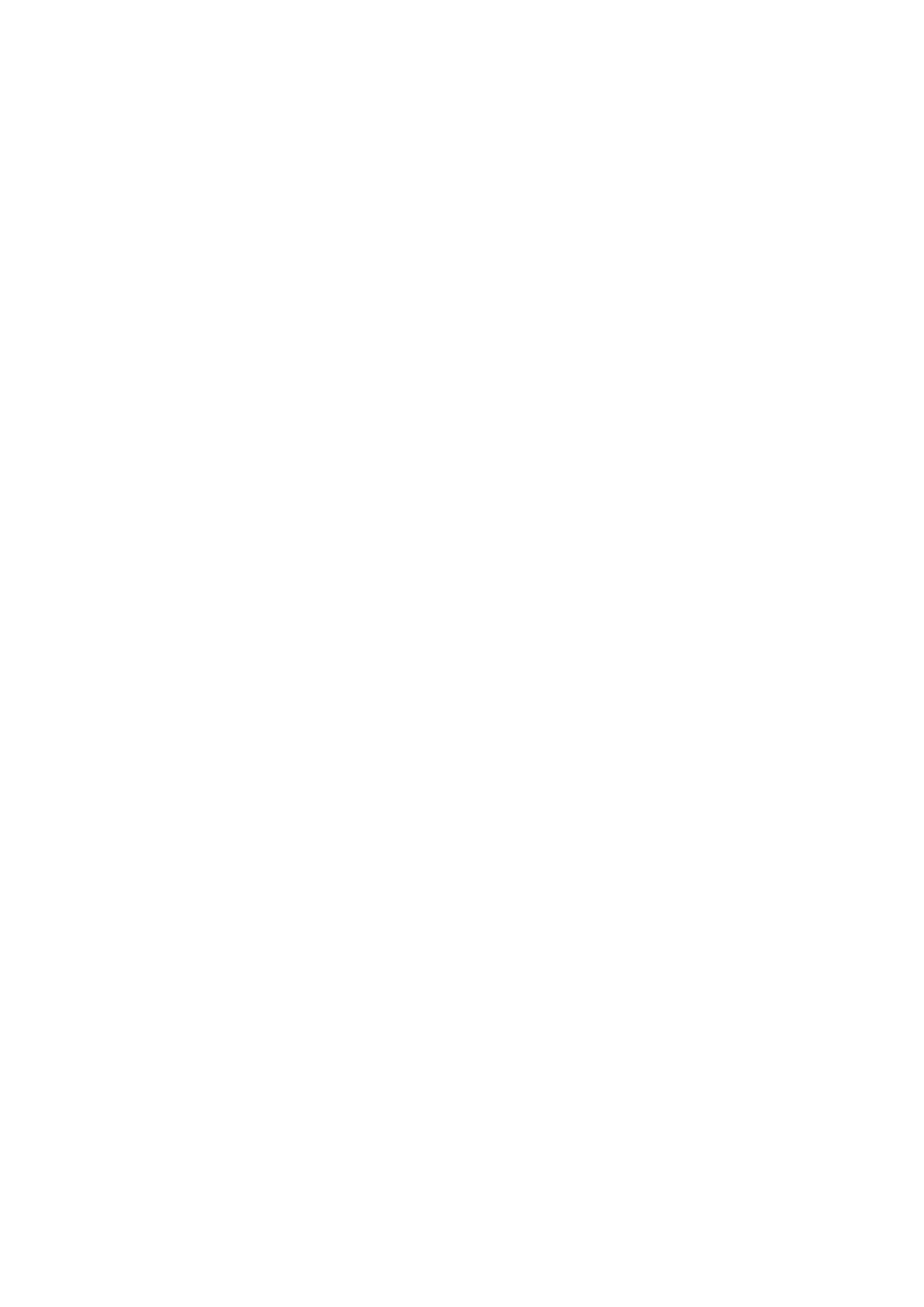# **Contents**

| The crisis and the Italian insurance system      | $\mathbf{2}$ |
|--------------------------------------------------|--------------|
| <b>Insurance culture and consumer protection</b> | 5.           |
| Three key issues on digital transition           | 8            |
| <b>Green finance</b>                             | 9            |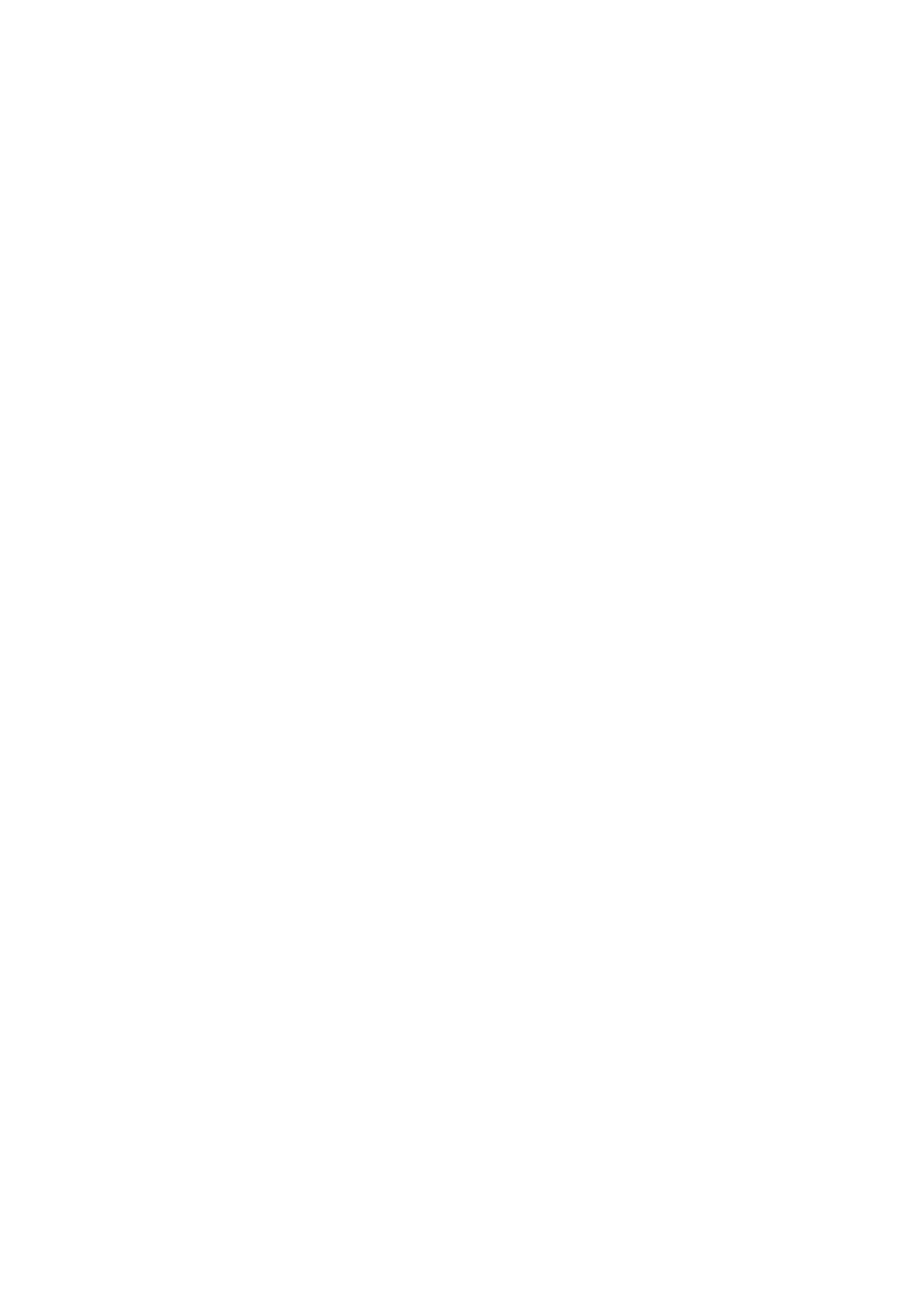### *Ladies and Gentlemen,*

the pandemic has left a deep mark on all of us, causing anxiety and suffering, suddenly changing social habits and behaviour. It also forced a sudden and radical reorganization of production processes. We had to learn, overnight, to work in a completely new way, using technology in ways we wouldn't have thought possible. We have accumulated human capital of an unexpected kind, which we will have to exploit. We'll return to some form of normality: but it won't be the same as before.

The investments in recent years in technological infrastructure - the result of increasing cooperation with the Bank of Italy - and the staff's ongoing commitment to adapting the organisation and digitalising work processes have enabled Ivass to respond efficiently to the effects of the crisis.

In order to maintain the distance required to safeguard the health of the staff and limit unnecessary mobility, Ivass has made extensive use of remote working. We have tried to minimise the impact of the emergency on institutional operations, guaranteeing the insurance system and its customers the regular fulfilment of our fundamental tasks, which are even more delicate in the exceptional operational and market situation caused by the pandemic.

Ivass is reflecting, in close contact with the Bank of Italy, on possible permanent innovations to the working model. We will seek the right balance between the benefits of working remotely (flexibility, both for the Institute and for the staff, reduction of environmental impact) and the undeniable value of working together in direct contact, exchanging information immediately and learning from each other. Dialogue with the staff is in progress.

This is the first time I have spoken to you as Chairman of Ivass. I owe to all those who preceded me. My thoughts go to Fabrizio Saccomanni, whose premature death still saddens those who knew his lively intelligence, open spirit and vast competence. I want to thank Salvatore Rossi, Fabio Panetta and Daniele Franco, whom I greet in his new, delicate role, and to whom I offer all my best wishes.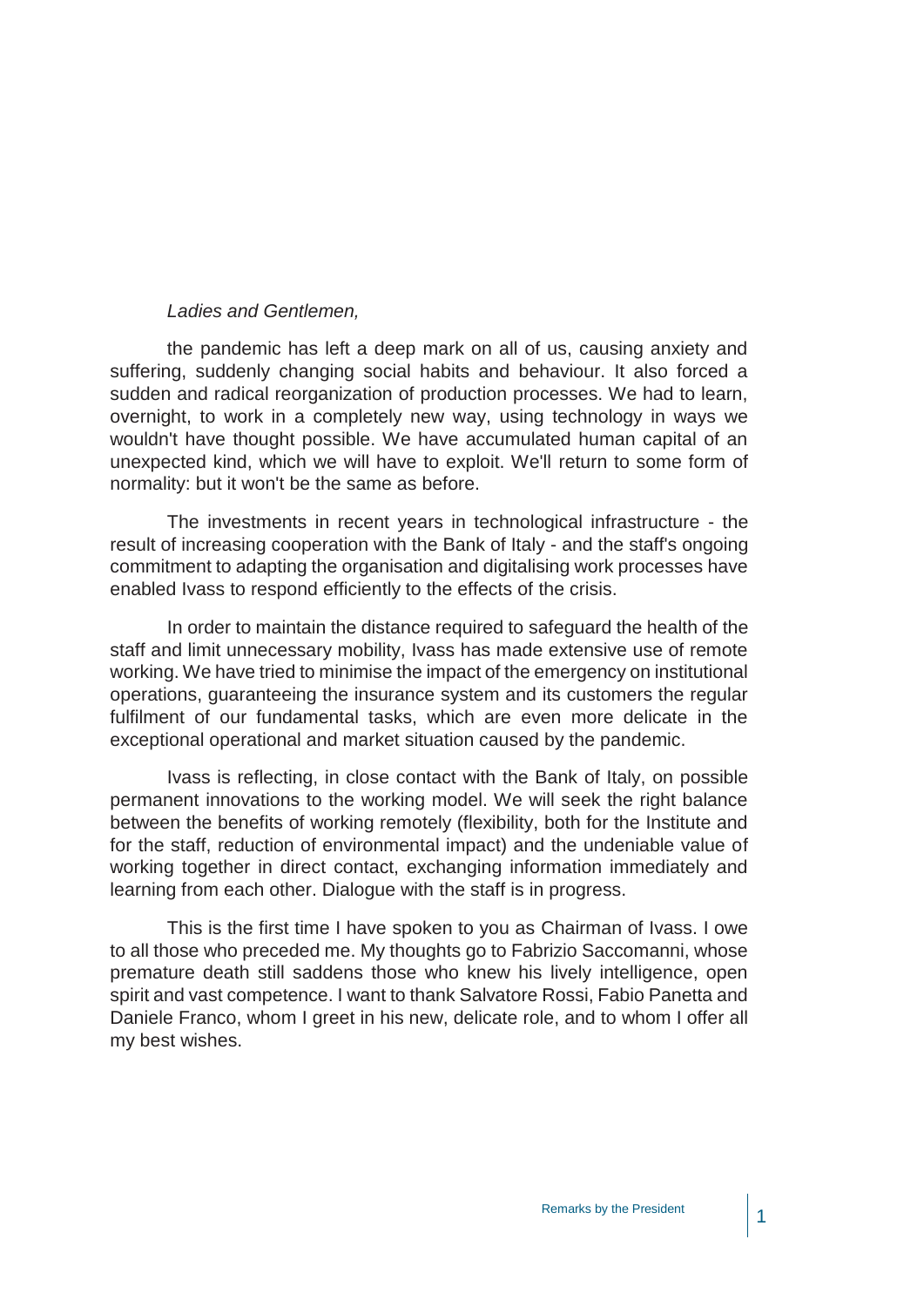<span id="page-5-0"></span> The Board members Alberto Corinti and Riccardo Cesari and the Secretary General Stefano De Polis have continued to support me in guiding the Institute. Without their valuable help, I would not have been able to face the responsibility I bear with such calm. The Bank of Italy's Directorate, integrated by the two Board members, ensured complete operational and decision-making continuity.

I have been able to count on the undisputed professionalism of all those who work in the institution; their commitment and dedication have enabled the Institute to adapt to the exceptional conditions of these difficult months. Before any other, credit is due to them for the consideration and appreciation we receive.

At the end of a constructive and honest dialogue with Trade unions, conducted under the sign of a substantial sharing of objectives and a common sense of belonging, we recently reached an agreement to renew the employment contract.

I am close to those who have suffered from the disease. My thoughts go in particular to the family of our colleague Maurizio Piselli, who did not make it.

#### *The crisis and the Italian insurance system*

Just over a year ago, between February and March, the world was beginning to realize the devastating economic effect the pandemic was about to cause. The change of scenario led to a sudden, sharp increase in the volatility of financial markets. The immediate intervention of the central banks and the economic policy measures soon taken throughout the world to limit the impact of the health crisis on the production system restored the conditions of orderly functioning in the markets in a relatively short time.

The cooperation between monetary and prudential authorities globally has been intense and continuous; the fiscal policy response has been unprecedented. The Financial Stability Board (FSB), to whose work the Italian authorities have made a constant contribution, has been the most important centre for coordinating action in the financial field.

This is not the place to review the events of this dramatic year or discuss the lessons to be learned from them in detail. The Italian G20 presidency has asked the FSB for a report on the crisis, which will be delivered in a few days to the summit of finance Ministers and central bank Governors in Venice. In addition to underlining the importance of the emergency interventions implemented, the report, which is the result of intensive discussions at the international level, will highlight the emergence of potential vulnerabilities, particularly in non-banking and non-insurance finance. Also, under the impetus of the Italian presidency, the FSB is working to address this with appropriate regulatory standards, particularly in the area of mutual funds.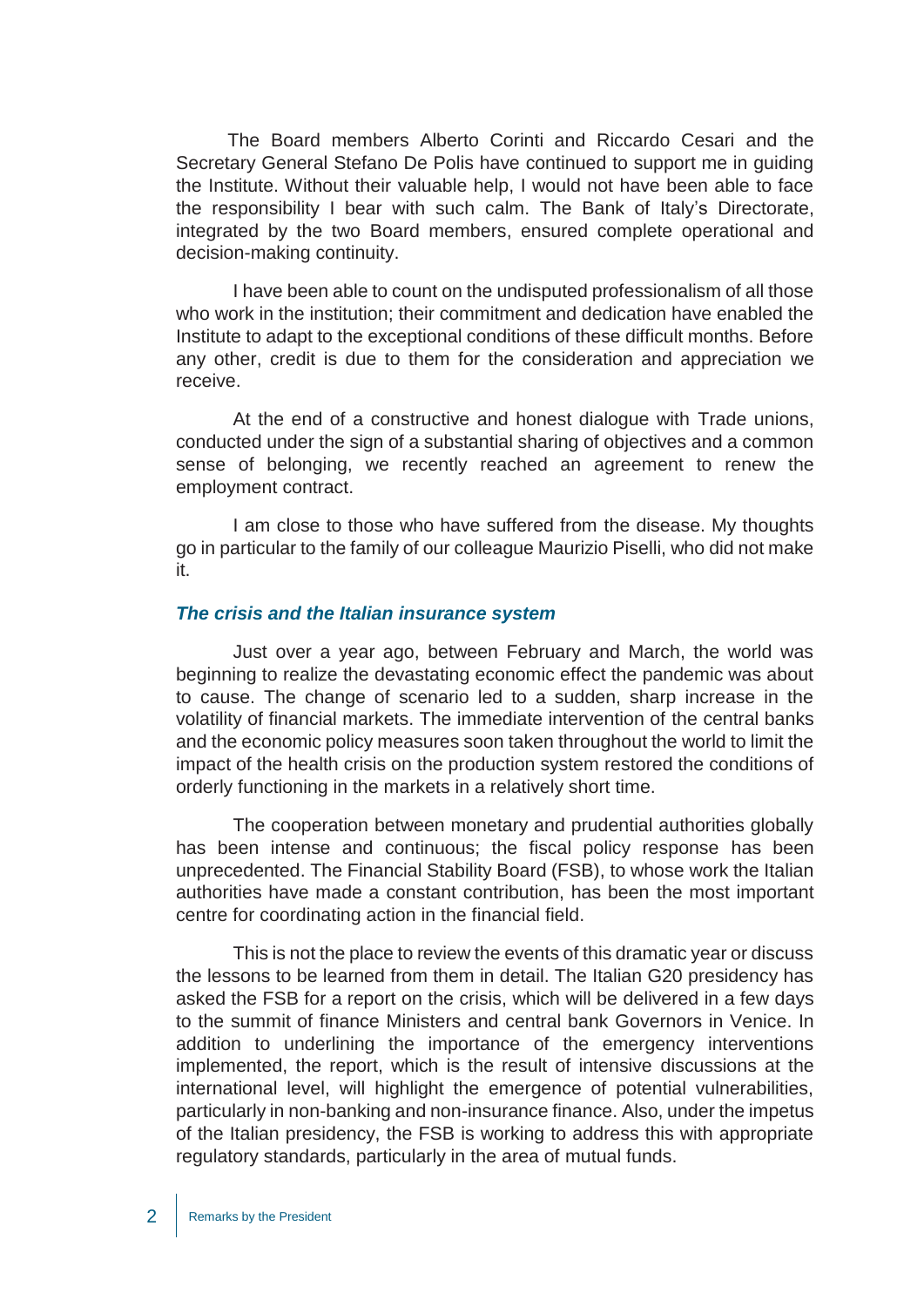Such a severe and sudden market turbulence could have had, if prolonged, significant repercussions on the assets and solvency of insurance companies worldwide. Insurance balance sheets are strongly affected by changes in prices, interest rates and spreads. The stabilisation that followed the actions taken since last spring has dramatically mitigated the effect of the crisis. However, uncertainty about the development of the pandemic and its potential economic and financial effects continued into the second half of the year.

In Europe, the European Systemic Risk Board (ESRB) has recommended, among other things, that banks and insurers strictly limit dividend payments to maintain the capital strength of the financial system under all circumstances and throughout the crisis.

The Italian insurance system is less exposed than others to the pure effect of interest rates and prices, thanks to a better matching of the financial duration of assets and liabilities; it is significantly exposed to sovereign risk spikes perceived by markets. Overall, it has been resilient to the crisis. In the first half of 2020, the decline in solvency ratios was significant due to the increase in the *spread* of corporate and government securities and the movements in the risk-free interest rate curve. In the second one, however, the average solvency ratio returned to growth, to a level slightly higher than before the pandemic, and in any case characterised by a wide margin over the minimum regulatory requirement (243 per cent at the end of 2020, compared with 235 per cent at the end of 2019). In early 2021, the improvement continued as financial stresses eased further.

During the emergency period, Ivass activated continuous monitoring of Italian insurance companies and groups' solvency position and liquidity risk. This monitoring made it possible to promptly identify individual situations of potential fragility, which were followed by requests to strengthen capital and the adoption of appropriate *capital management* policies.

Consistently with the decisions shared at the European level and with the Bank of Italy's action in the banking field, Ivass issued precise recommendations to temporarily limit the distribution of dividends by insurance companies. Although these recommendations were not legally binding, the domestic industry embraced them. In the midst of the crisis, we chose to adopt a prudent and firm attitude, in line with the European guidelines we had helped draw up. In other EU countries, however, there have been differences, sometimes profound ones, in the approach of supervisors to this issue; the importance of more coordinated action than that provided for by the current institutional framework emerges once again in the interests of the integrity of the single market and the protection of its overall stability.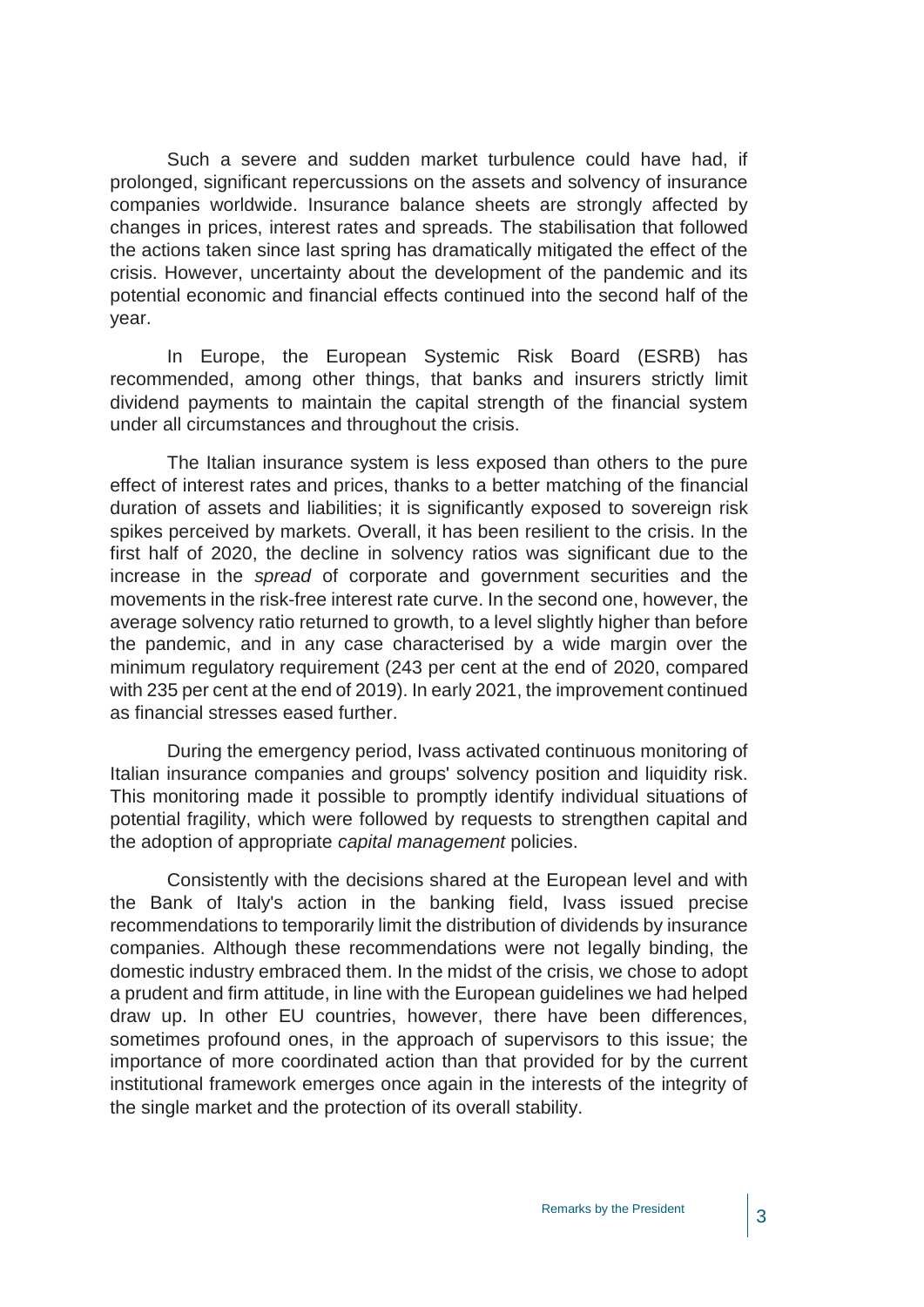The situation is now less dramatic. At the end of September, the current European recommendation on the restriction of dividends will cease to have an effect. Unless the economic, financial and health situation becomes seriously worse again (a possibility that we cannot yet rule out), we see no need to repeat it.

Italian insurance profits are almost stable; the average RoE remains high, although slightly down in 2019 (from 12.3 per cent to 11.6 per cent). The substantial overall stability reflects opposite trends in the two main sectors, Life and Non-Life.

In the Life sector, which contributes most to companies' profits, the latter fell by 20 per cent; premium income also declined, by about 4 percentage points. The drop in premium income was hefty for the more typical insurance products, class I policies (assurance on the length of human life: -9.5 per cent). Premiums in class III, in which the investment risk is borne by the policyholders (*unit linked* policies), increased (+6.2 per cent) but did not compensate for this decline.

Therefore, the composition of the Life portfolio continues to change in favour of products more similar to financial products such as mutual funds or asset management, from which class III products do not differ much in economic substance. The typical insurance element, i.e. the provision of financial and demographic guarantees, is reducing.

In the Non-Life business, profits grew by 45 per cent, thanks to Motor Third Party Liability (MTPL). In classes other than MTPL, premiums, claims cost and profits remained broadly in line with those of the previous year. In motor insurance, premiums fell by 5.5 per cent, but claims costs fell by almost 20 per cent, reflecting the reduction in road accidents caused by traffic restrictions.

Retrospectively, the statistical distribution of the damage events covered by motor insurance has radically diverged from that used as the basis for calculating premiums. With reference to the consequences of the pandemic, EIOPA stated that it expects companies, when identifying products that are no longer sufficiently aligned with the relevant market, to consider whether this results in an unfair treatment; and, where unfair treatment is found, to take appropriate measures, taking into account existing national laws.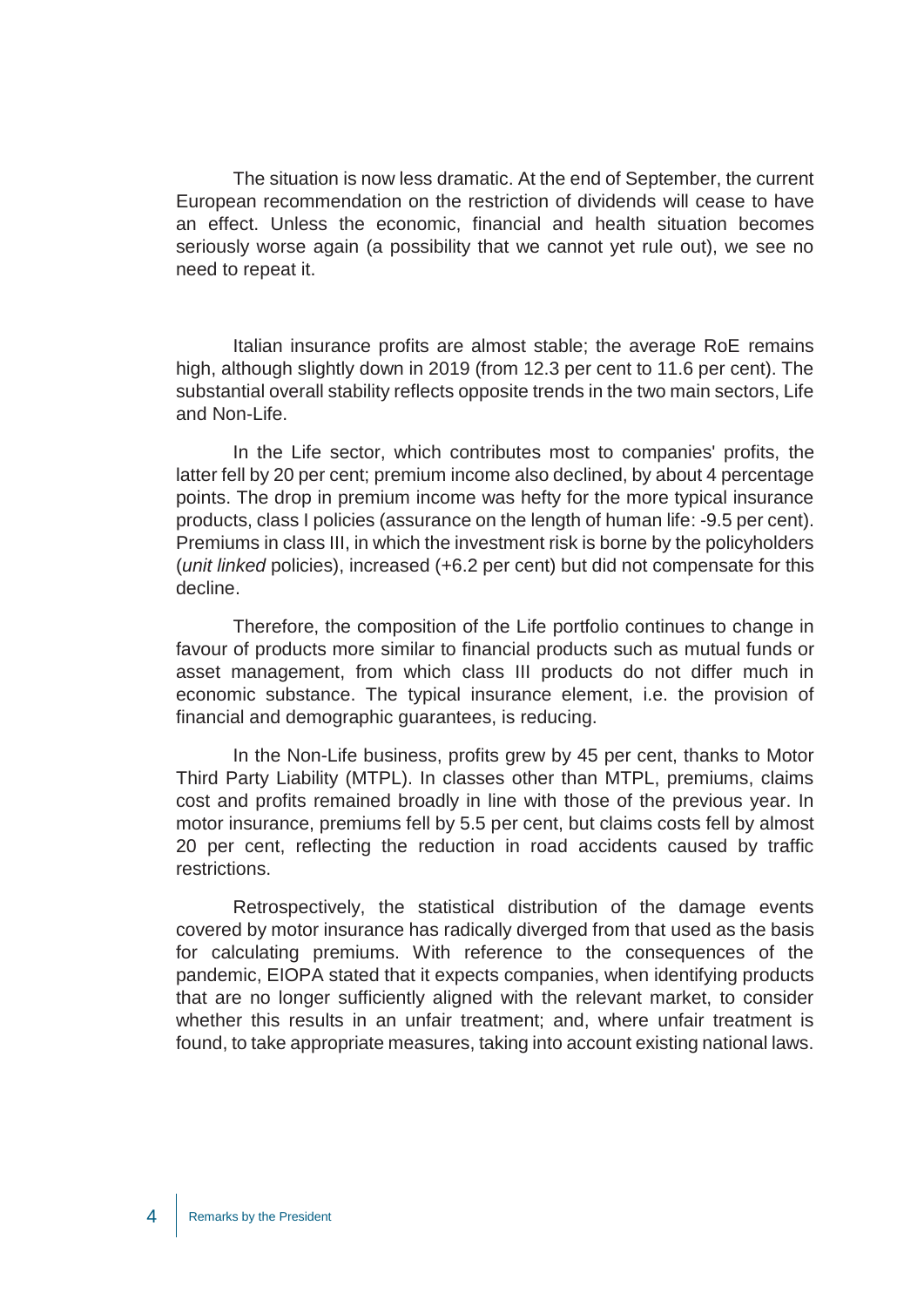<span id="page-8-0"></span>Ivass embraces these expectations, to whose definition we contributed. Some companies have granted, on a voluntary basis, forms of compensation to their policyholders; not all of them, and not all of them in the same way or to the same extent. The differences are marked. Now that almost all the mobility restrictions have subsided, the laggards should urgently reconsider this issue. In the meantime, consumers will be able to inform themselves and assess the companies' behaviour.

This phenomenon has not manifested itself in the same form throughout Europe. For insurers in some other major European countries, France and Germany in particular, the exceptionally positive return from the motor sector was largely offset by equally exceptional claims costs related to other risks, directly linked to economic trends; among these, business interruption .

It may seem strange that a colossal damaging event such as the pandemic has had, on the whole, economically positive consequences in Italy for those who, by trade, insure against damage. One of the reasons for this is the low level of Non-Life insurance cover in our country, excluding motor insurance. While the impact on GDP of Life insurance premiums is not low, the incidence on GDP of Non-Life insurance premiums is less than half the OECD average. Insurance to cover risks in the small and medium-sized business segment is not widespread, as is insurance against natural disasters, such as earthquakes and floods, to which our country is more prone than many others; despite progressive growth in recent times, even the most common covers such as health and property protection policies are not very popular.

### *Insurance culture and consumer protection*

The issue of under-insurance in Italy, whether it is the result of conscious consumer choices or is affected by insufficient information or other undue obstacles, is not new in the Remarks by the President of Ivass. Last year in this forum, Daniele Franco stated that *"There are a number of strategic levers to be activated, involving institutions, the business world, consumers. They concern the rules and models of public-private cooperation, technology, the production offer, the distribution networks and insurance education itself".*

Therefore, the reasons are complex; we will return briefly to this point later, and certainly on other occasions. I would now like to turn to the last aspect, insurance education, on which we now have some more information.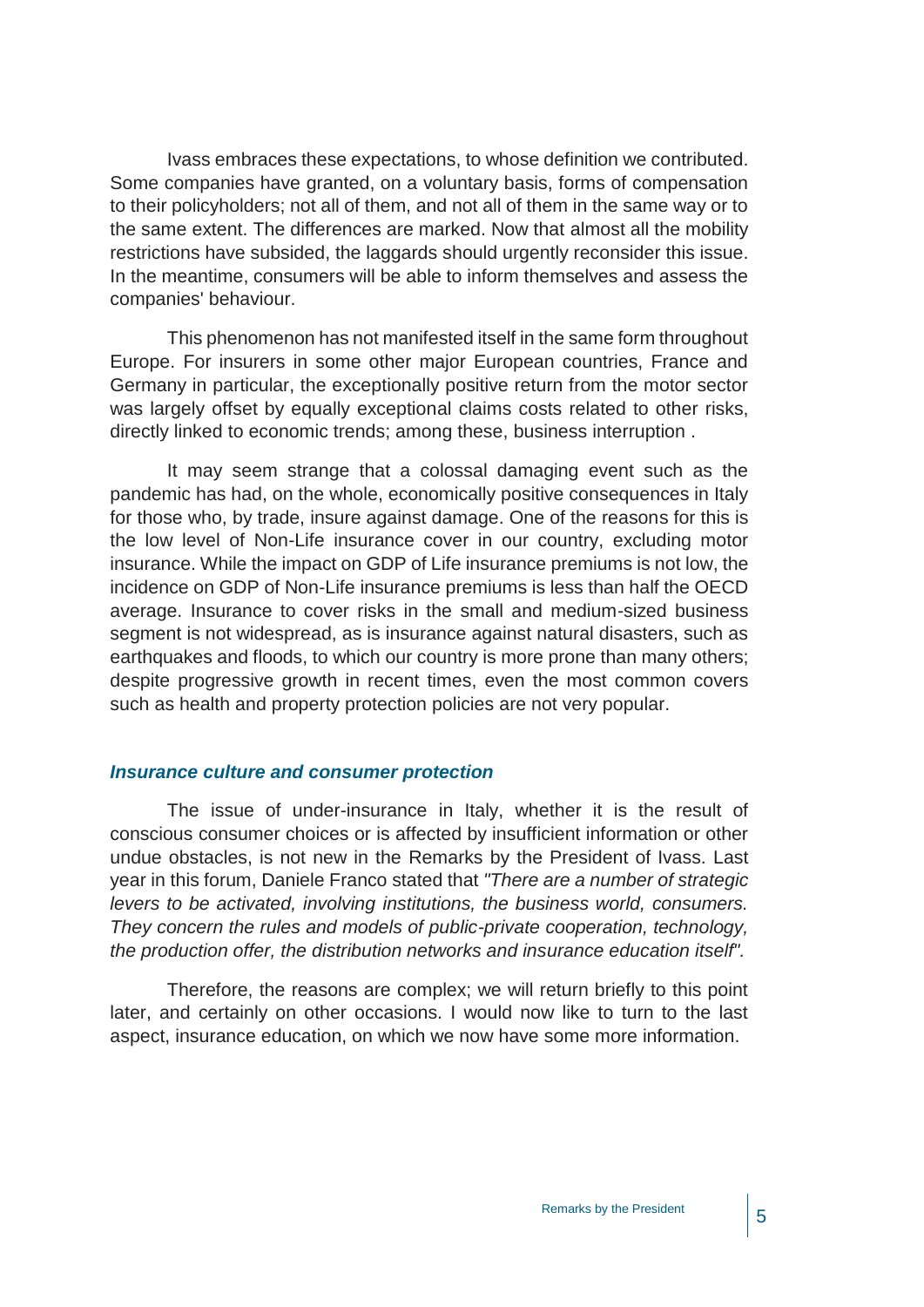Ivass has recently commissioned a survey on insurance literacy in Italy. We presented the conclusions on 20 May. This is the first attempt, and as such, it has its limitations; we can try to repeat and refine it in the future, making the results comparable over time and (if others take similar initiatives) with other countries. Even now, however, we can deduce a fact that leaves no room for doubt: the knowledge of some basic concepts in Italy is definitely unsatisfactory. Many people misunderstand basic concepts such as 'premium', 'deductible' or 'maximum amount of cover'. Many get lost in assessing probability and risk or are misled by common mistakes.

I believe it is necessary to improve the insurance culture if we want the insurance market to function better and be driven by a more reasoned, aware and attentive demand, not only by the companies' more or less far-sighted supply policies. Even the rules on transparency of contracts lose much of their effectiveness if consumers do not have the information and conceptual tools to make the best use of them.

Doing what we can to strengthen the promotion of insurance education is, therefore, a commitment we make. Ivass will coordinate with the Bank of Italy's initiatives on financial education, drawing on its experience. We invite public institutions and associations of consumers, intermediaries and insurers to join us in this effort.

I cannot help but add, however, that in order to make decisive progress in the future, it will be necessary for mastery of the basic statistical concepts to be rooted in the school, in curricular programmes at various levels; to become, over time, everyone's heritage. It's not just insurance education that will benefit.

Another area where progress still needs to be made is in the simplification of rules to protect customers. Some simplifying rules introduced in response to the crisis may provide an opportunity for permanent streamlining. For the emergency period, in particular, contracts were allowed to be concluded through the use of simple e-mail; the rule has been welcomed by operators, who would like to make it structural. Together with the other authorities in the sector and with the support of the relevant ministries, we are working to assess how, by leveraging the use of digital tools, we can simplify procedures without weakening consumer protection. We will review the legislation on pre-contractual forms, following the spirit and the letter of the European provisions, to eliminate the superfluous and focus on the essential.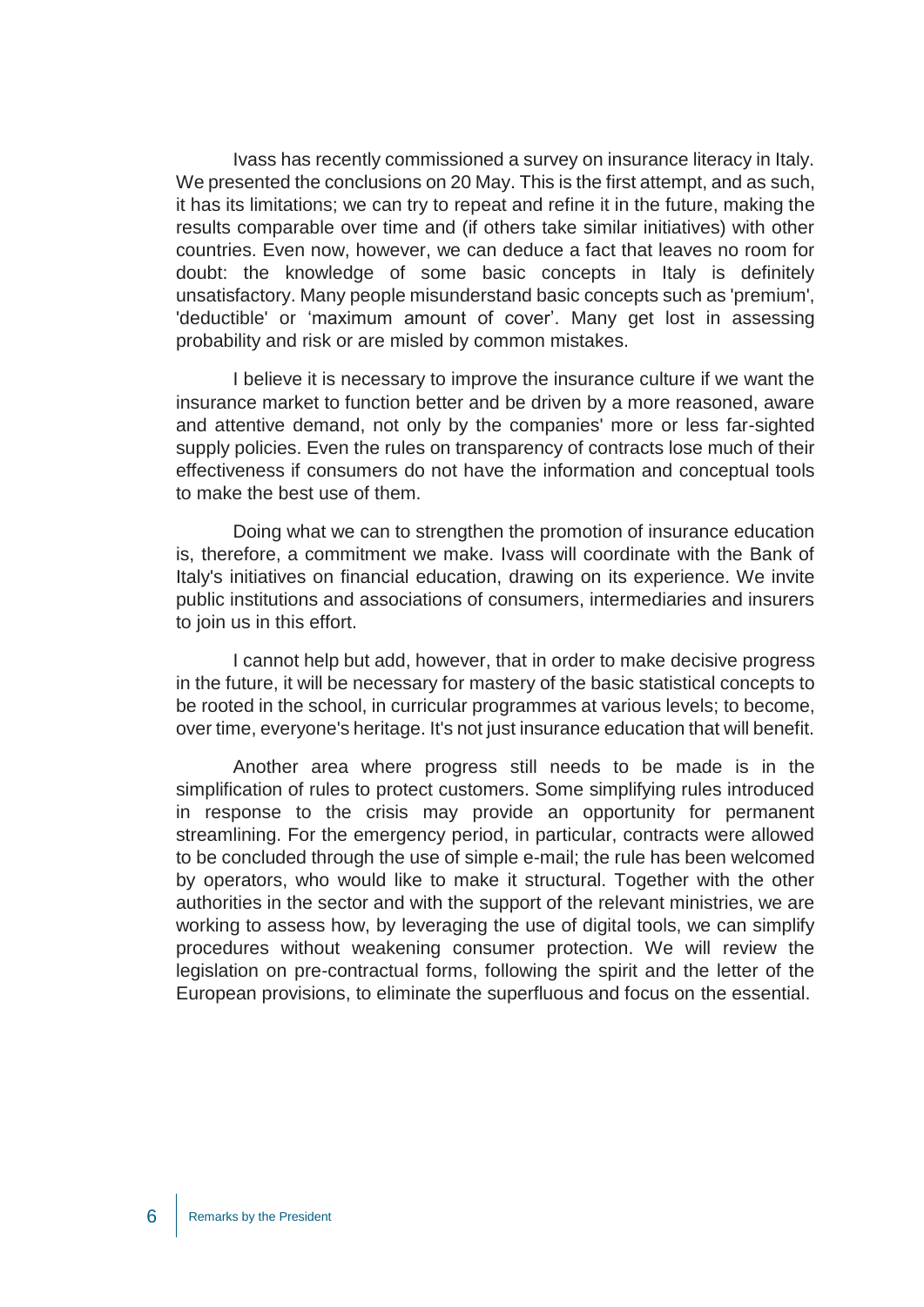One sensitive issue relates to requests for simplification of insurance product distribution processes. The Lazio Regional Administrative Court recently annulled some of the provisions issued by Ivass, amending the Regulation on insurance and reinsurance distribution. These amendments aimed to strengthen consumer protection safeguards by introducing certain obligations, which intermediaries opposed as excessive. Obviously, we will comply with the ruling; we will carefully study the procedural and substantive reasons for it. In any case, we will reconsider the matter to minimise, even more courageously than in the past, the bureaucratic requirements that are not strictly necessary; without, however, losing sight of the fundamental objective, which is to ensure the protection of customers and transparency in the placement of products.

Since 3 May, the new MTPL "quotation service", introduced by the legislator, has been available to consumers, albeit still on an experimental basis. The tool allows anyone to compare offers from all insurance companies concerning a basic standard contract and some simple variations. The consultation on the draft implementing regulation, which will govern the obligations of companies and intermediaries and the system's operation, has been completed. We received a significant number of comments, mostly from market participants; we will evaluate them carefully, ready to take on board those aimed at simplifying the implementation of the rule in harmony with the letter and spirit of the law and promoting an efficient use of the instrument. By increasing the transparency and comparability of offers, the "quotation service" is intended to facilitate the decisions of policyholders and significantly increase the dynamics of competition. We expect prompt and loyal cooperation from all those concerned.

The definition of the rules for the functioning of the Insurance Arbitrator, which will be entrusted to a regulation of the Ministry of Economic Development in agreement with the Ministry of Justice, should arrive soon. The Arbitrator, whose structure has been defined bearing in mind the existing models in the banking and financial investment sectors, will have to offer effective and rapid protection in an industry where there has always been a lively debate between businesses and consumers. If it works as it should, it will deflate litigation and strengthen consumer confidence in the insurance system. We are working, with the collaboration of our colleagues at the Bank of Italy who have been involved in the same field for years, to put the Insurance Arbitrator in a position to operate rationally and efficiently, providing concrete responses to the need for consumer protection within a framework of operational sustainability, taking into account the limited human and technological resources available.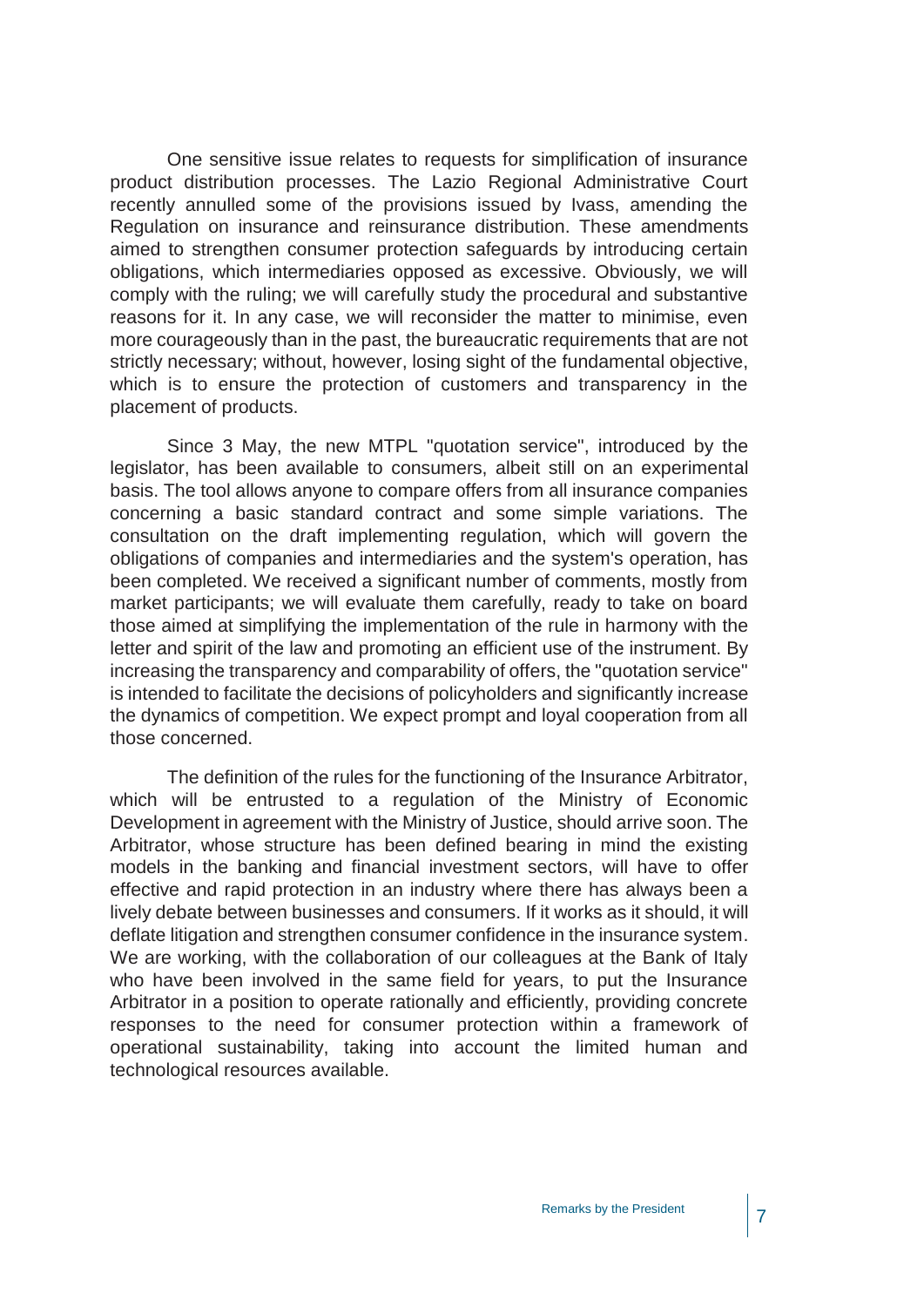<span id="page-11-0"></span>With a specific funding from the European Commission, we have launched a project to integrate "*mystery shopping*" into our monitoring of distributors' conduct. This is an assessment of compliance with the principles of fair-trading by our representatives who present themselves as new customers and negotiate real contracts. In 2020, through specialised companies, we carried out 140 pilot visits at banks, post offices, agencies and online comparators to test the technique and define a methodology. For experimentation to become an effective activity, Parliament needs to lay down the legislation that will regulate its use for supervisory purposes in accordance with a European directive.

The activity carried out in Italy by operators with head offices in other European Union countries is quite significant. Substantial protection of European policyholders also requires closer cooperation between supervisors, a gradual convergence of market conduct supervisory practices and a strengthening of the institutional conditions for a single insurance market; we support EIOPA's efforts in this direction. Unfortunately, cases of unreliable operators, or those offering products that are detrimental to the legitimate interests of subscribers, are not uncommon, and Ivass has few instruments to intervene, since supervision is the responsibility of the home country. The European Commission is examining the situation as part of its ongoing reflections on the role and functioning of the European supervisory authorities.

## *Three key issues on digital transition*

A reference here to the rapid development of digital technologies may seem ritualistic; there is no authority today, and there is no observer who does not mention it, whatever the context of reference. That is why I want to be concise and focus on three points, at least two of which, despite the popularity of the subject, in my opinion, are not receiving enough attention in public opinion.

I take for granted the premise that technology opens up considerable possibilities for both companies and customers; that it makes it possible to make the management of the business more efficient, improve risk control, ensure compliance with the increasingly complex and stringent protection rules, also due to the extension of the European regulatory body; that it facilitates communication between companies and customers and that it can, if properly targeted, increase competition through comparability of offers.

<span id="page-11-1"></span>The first specific point to which I intend to draw attention, well known to the interested parties at least in theory, is that the full exploitation by companies of all these potentials requires not only the adoption of latest generation tools but also the reorganisation of the entire company information system based on a rational, integrated and flexible architecture.

Both on-site and off-site monitoring shows that many companies have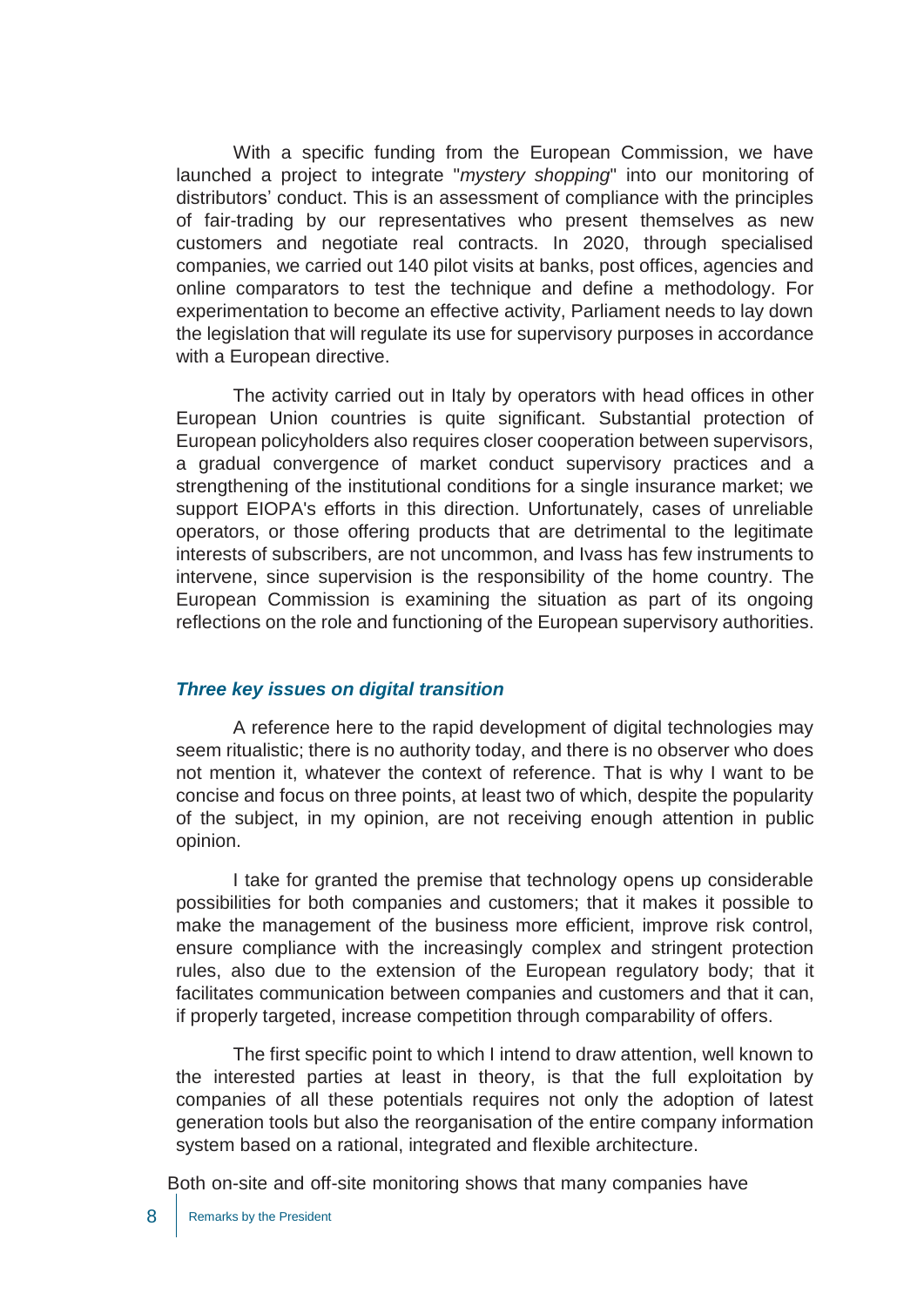fallen far behind in this area. It is necessary to overcome the fragmentation of information systems, integrate applications and archives. Addressing these shortcomings lays the foundation for fully exploiting the technology, while also strengthening the industry's ability to respond to the entry of non-traditional competitors.

The second point concerns operational risk management. One thing, I think, is clear to everyone: the need to continuously strengthen defences against cyber risks, including those arising from malicious attacks, also involving the insurance sector. But the fact to which I want to draw attention is the rapidly growing role of the use of external providers to perform many functions of financial and insurance operators. Outsourcing does not change the company's responsibilities for the proper and efficient functioning of operations; it increases, not reduces, the need for fully adequate and functioning governance, organisational and operational safeguards. Above all, the concentration of external activities in a small number of prominent players, while it may improve efficiency and reduce costs, intensifies the systemic risk associated with the possibility of an operational breakdown of one of these providers, i.e. the exposure of individual information to misuse, as a result of deliberate attacks or even simple errors or fatalities. The subject, which is relevant not only to insurance but also to the entire financial system and beyond, is at the heart of a Regulation currently being defined at the European level (the so-called *Digital Operational Resilience Act,* DORA). The Institute is closely following this work; we invite everyone's proactive and informative contribution.

The third and final point concerns the *governance* of artificial intelligence algorithms, which in the insurance industry is becoming more widespread. Companies need to be careful to avoid the risk of introducing undue discrimination, both implicit and explicit, and provide customers with open information about the behaviour of models using personal data. We intend to investigate the use by companies and intermediaries of advanced algorithms in their dealings with policyholders. The processes we are familiar with range from personalised pricing, customer profiling, *robo-advisory* and claims management. The initiative aims to detect how and how much these instruments are used, not to curb them, but to prevent the risk of abuse; and to raise awareness among insurance industry players of the importance of their careful governance and control.

#### *Green finance*

Climate change is the challenge of the century, and the world is finally realizing it.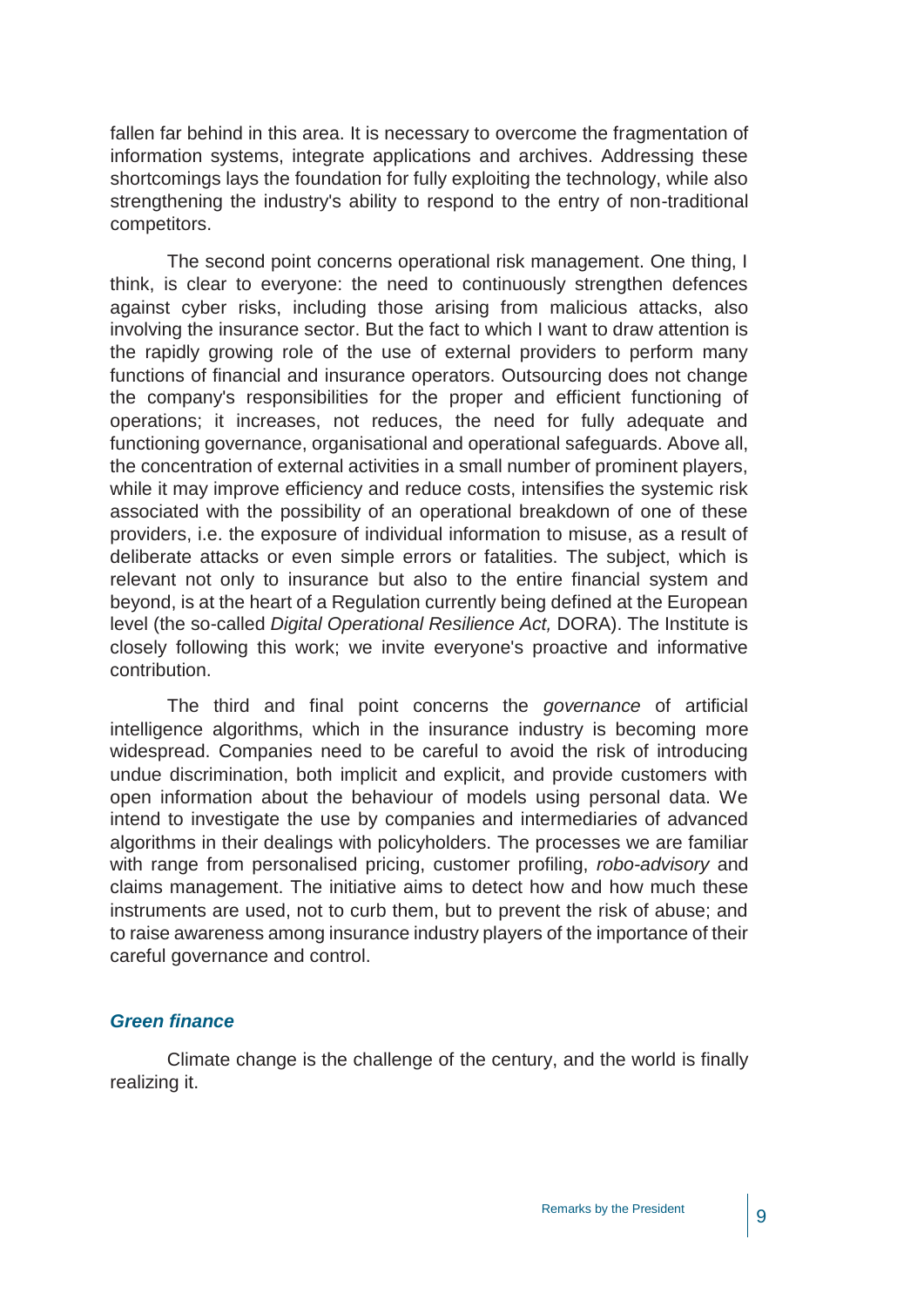Between 2020 and 2021, initiatives to promote and accelerate the transition to net zero carbon emissions have multiplied internationally. The Italian G20 Presidency, recognizing the global dimension of the task, has made it one of the so-called *Finance Track* priorities. The transition will require substantial investment, only part of which will come from public programmes; the role of private finance, broadly understood, is therefore essential.

Central banks and supervisors are moving with great determination. I believe there are two most important objectives that financial authorities should pursue. The first one is to promote appropriate climate risk assessment by financial institutions; the second one is to create the conditions to mobilize private finance effectively and efficiently. For both objectives, it is essential to increase the availability of reliable and comparable information, both in terms of statistical indicators and rules for disseminating knowledge at the company level.

The issue is being addressed by the FSB, through the *Task Force on Climate-related Financial Disclosure*, and by the G20, through the *Sustainable Finance Working Group*, which was recently made permanent on the initiative of the Italian Presidency. The European Union is taking several initiatives to steer the European financial system towards a sustainable economy to make Europe climate neutral by 2050*.* Ivass is closely following the completion of the European regulatory framework and the ongoing work within EIOPA.

For insurance companies, the assessment of climate factors is necessary for the risk management of the investment portfolio and the orientation of insurance product offering strategies.

The first aspect, largely common to banks and other financial institutions, is to assess the physical and transitional risks of the issuers of the financial instruments in which the companies invest and integrate this assessment into the overall *risk management* process. Most climate risks are long-term and therefore highly relevant in the context of the insurance business. Scenarios and stress tests, which companies will have to take into account, are being developed at the international and European levels; last April, EIOPA invited insurance companies to include climate risk assumptions in their scenarios.

The second aspect is specifically related to the activity of the sector and concerns both the risk assessment of existing covers and the development of the offer of environmental risk covers. Regarding this last point, Ivass is participating in a pilot project that EIOPA is developing, with the support of the European Commission, to identify the main areas of climate risk and the critical factors in the insurance protection *gap*; to varying degrees, they affect many EU countries.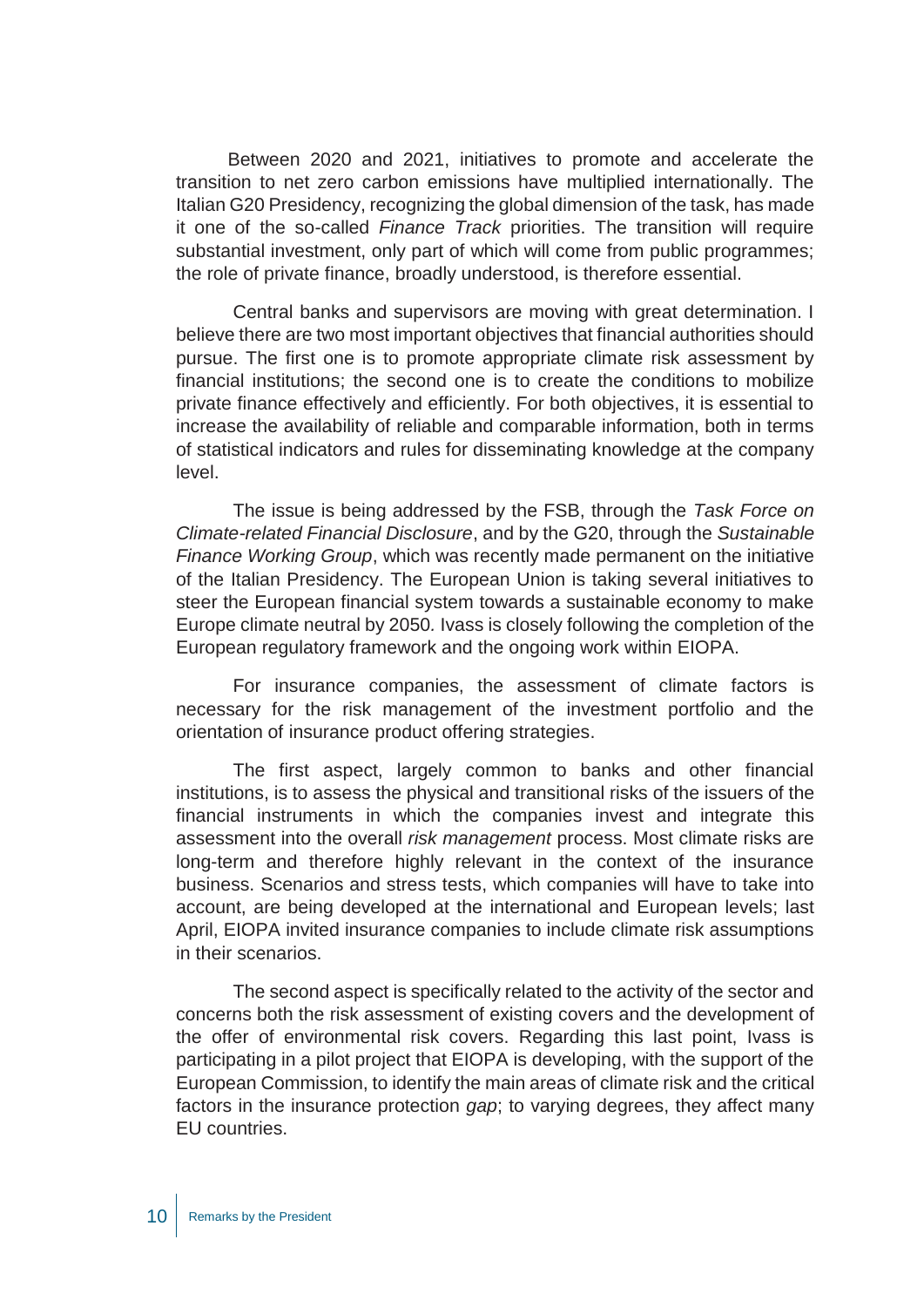Italy, it is worth remembering once again, is among the countries most exposed to the risk of natural catastrophes and among those where the degree of insurance penetration is lower.

In my opinion, from an insurance perspective, climate risk, and more generally, physical risks arising from the environment will only be successfully addressed by a combination of public actions (investments, regulations, incentives) and by the development of the Non-Life insurance market. I hope that in our country, too, we will open a debate on the possibility of introducing, as elsewhere, forms of compulsory, semi-compulsory or more effectively incentivized insurance for risks associated with natural disasters: earthquakes, floods, droughts, large forest fires and similarly damaging events. This is certainly not about giving the insurance system a gift; proposing it would not be part of my role. The aim is to consider how best the community can respond effectively to these risks by minimizing ex-ante public and private costs, encouraging responsible behaviour, avoiding as far as possible the so-called 'moral hazard', increasing the likelihood of efficient use of funds made available to victims, and ensuring a sufficient degree of mutuality and solidarity between citizens. The fact that it is not a gift for anyone, neither insurance companies nor anyone else, must be ensured by competition, including European and international competition, which we must preserve with scrupulous care when designing any measure on the subject.

The climate challenge involves many institutions; financial regulators and supervisors have an essential role to play. However, it is up to government institutions to determine the how, the how much, and the when of policies for transition through rules, taxes, and incentives. Prudential regulation must remain risk-based. We should only introduce reductions in capital absorption for "green" investments and emissions based on evidence of reduced risk associated with them. Let each one do what it does best.

\* \* \*

For Ivass, as for everyone, 2020 was exceptionally demanding. The Italian insurance sector has experienced a challenging year but leaves it behind in a relatively satisfactory situation. The solvency of the companies, which we have discretely but insistently monitored during periods of turbulence, was ultimately confirmed and strengthened. The restrictions on dividend payments, which we strongly recommended despite being aware of the resistance to them, including from within the industry, helped to avert the risk that greater capital fragility would hinder the full functioning of the sector within the economy. We intervened where necessary.